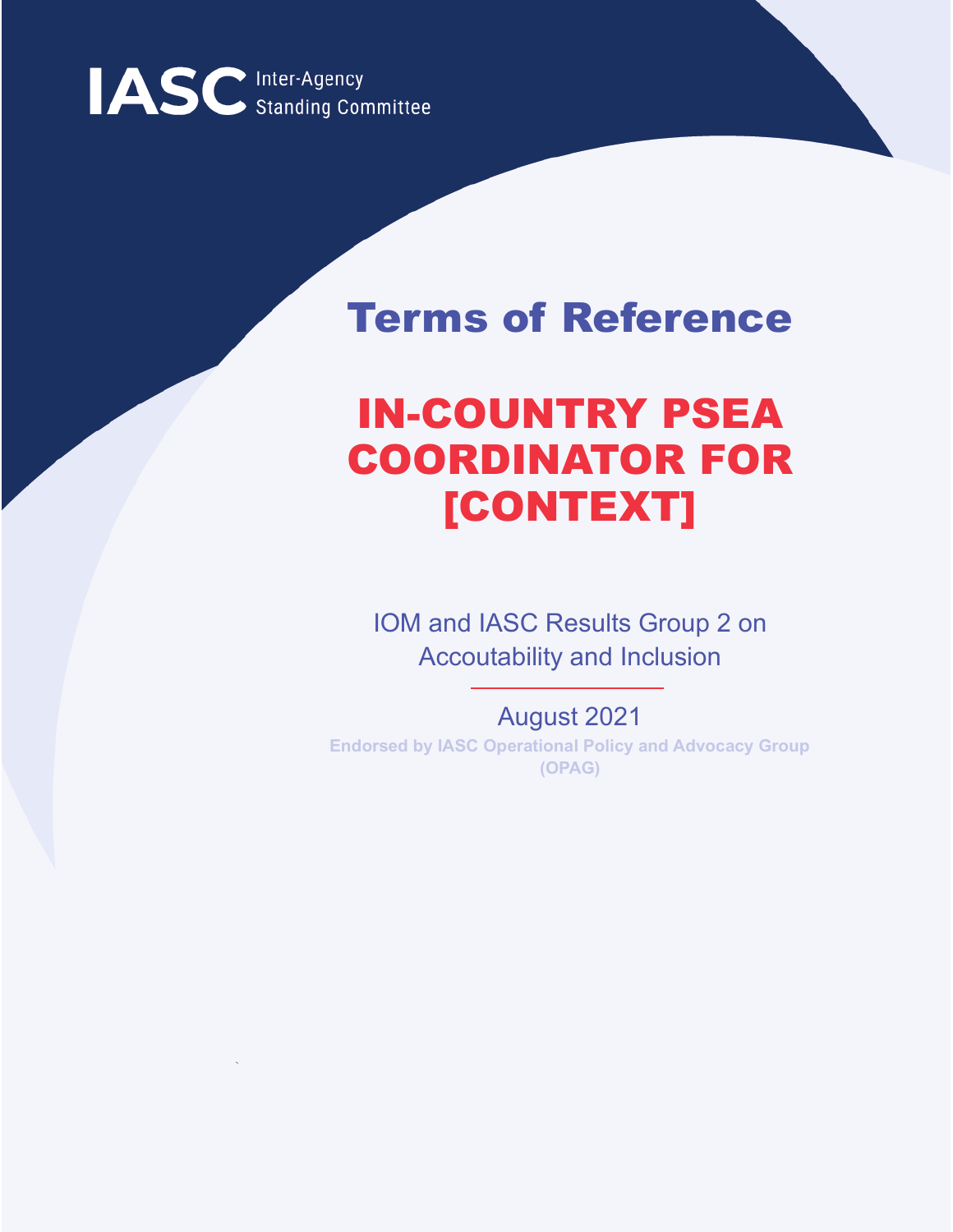## **In-country PSEA Coordinator for [Context] Generic Terms of Reference<sup>1</sup>**

*To be contextualized based on practical needs and realities in the context, and in-country PSEA developments already in place.*

[*Insert relevant background information about the context and Protection from Sexual Exploitation and Abuse (PSEA) developments to date. PSEA is a core commitment of the UN Secretary-General and the Inter-Agency Standing Committee (IASC). To deliver on this commitment, the IASC has prioritized the acceleration of PSEA from the outset of humanitarian response, with a focus on key priority areas including safe and accessible reporting, victims/survivor-centered response, and enhanced accountability.<sup>2</sup> The (D)SRSG/HC/RC and HCT/UNCT is accountable for the implementation of collective PSEA.*]

Under the overall supervision of [*(D)SRSG/HC/RC/Refugee Coordinator*], the PSEA Coordinator is responsible for coordinating and supporting the collective PSEA activities of organizations in [*Context*]. The PSEA Coordinator will report directly to the [*senior-most leadership in the response* and/or in-country as identified above].<sup>3</sup> Working closely with the PSEA Network co-chairs [co-chair *organization* and *co-chair organization*] the PSEA Coordinator will undertake the following:

## **Responsibilities:**

## **Support the PSEA in-country program**

- Support senior leadership in developing and implementing an in-country PSEA strategy
- Support senior leadership to establish an inter-agency PSEA Network for technical coordination on PSEA, consisting of membership from [*UN agencies; international, national, and local organizations; UN mission; and/or government bodies*] operating in [*Context*]
- Support the Network to carry out a joint PSEA risk assessment in [*Context*] to inform senior leadership on strategic decision-making
- Support senior leadership in developing and implementing PSEA Network TORs and an Action Plan, based upon the risk assessment

## **Coordinate the PSEA Network**

- Coordinate and support the inter-agency PSEA Network in coordination with the Network co-chairs [*co-chair organization* and *co-chair organization*] in the fulfillment of its responsibilities under its PSEA Network TORs and Action Plan
- Represent the PSEA Network in [*relevant coordination bodies and leadership forums in Context*]
- When the PSEA Coordinator is unavailable the Network will be overseen, supported, and represented by [*co-chair organization* and *co-chair organization*]

<sup>1</sup> These Generic PSEA Coordinator TORs are based on good practice and agreements in the [IASC 2016 PSEA Toolkit,](https://interagencystandingcommittee.org/node/17836) and have been developed with the contributions of in-country and global practitioners.

<sup>2</sup> *IASC Strategy on Protection from Sexual Exploitation and abuse and Sexual Harassment* (2021), available [here;](https://psea.interagencystandingcommittee.org/sites/default/files/2021-04/Strategy-%20Protection%20from%20and%20response%20to%20Sexual%20Exploitation%20and%20Abuse%20%28SEA%29%20and%20Sexual%20Harassment%20%28SH%29.pdf) *IASC Plan for Accelerating PSEA in Humanitarian Response at Country-Level* (2018), available [here;](https://psea.interagencystandingcommittee.org/sites/default/files/2020-06/iasc_plan_for_accelerating_psea_in_humanitarian_response.pdf) *UN Secretary-General's Strategy on PSEA* (2017), available [here.](https://undocs.org/A/71/818)

<sup>&</sup>lt;sup>3</sup> In country contexts where refugee situations are the predominant humanitarian concern, the PSEA Coordinator should be situated within the UNHCR office with a shared reporting line to the UNHCR Representative and the (D)SRSG/RC/HC as appropriate (see the *[Joint UNHCR-OCHA Note on Mixed Situations: Coordination in Practice](https://www.unhcr.org/53679e679.pdf)*).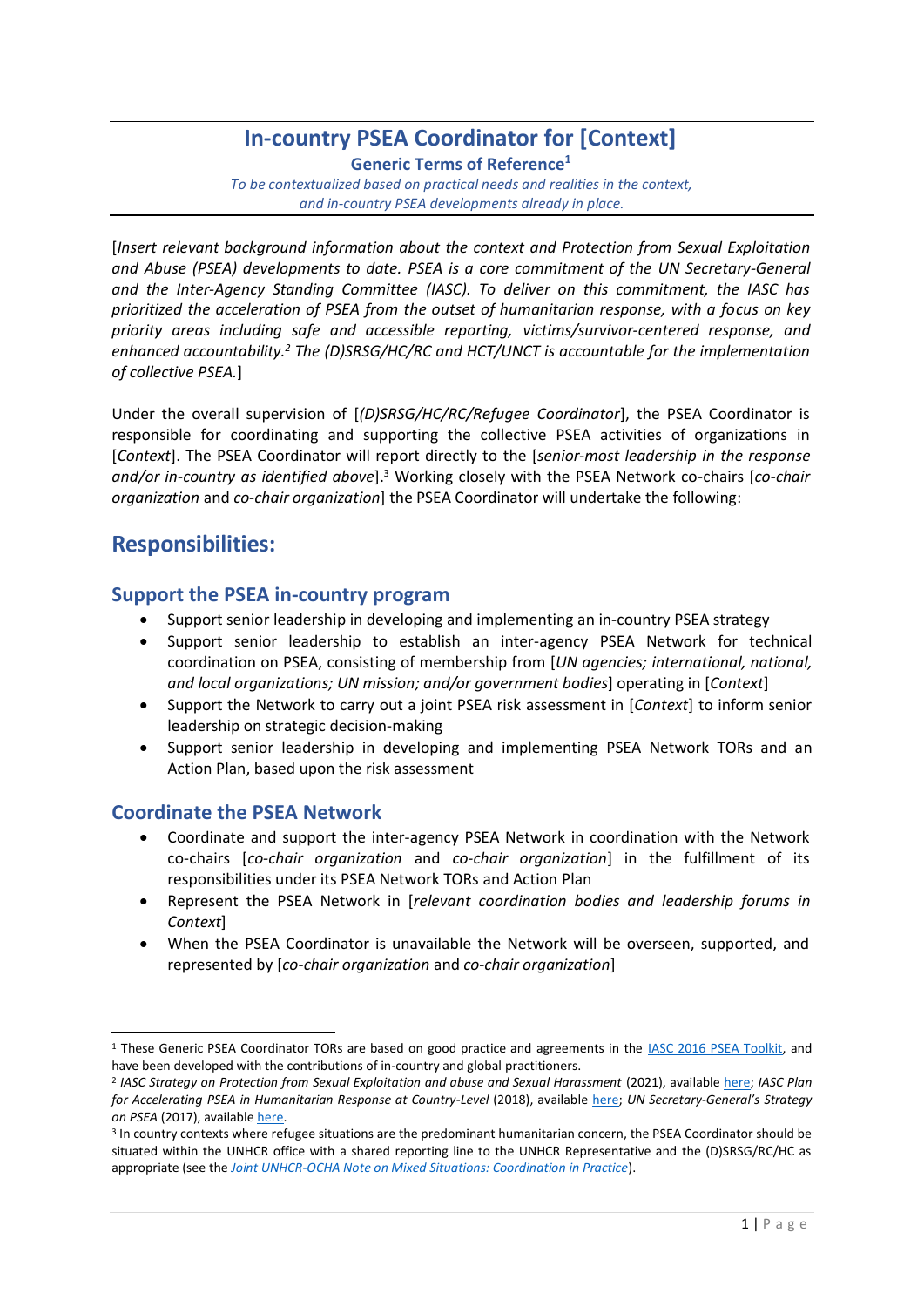## **Strengthen PSEA within organizations**

• On request, provide expert guidance and technical support to Network members and other relevant entities operating in the context to strengthen their internal PSEA programs in line with good practice and standards.<sup>4</sup>

## **Engage Stakeholders**

#### **Community engagement**

*All activities to engage with the affected population should be planned and implemented in close coordination with Accountability to Affected Populations (AAP) and/or Communicating with Communities (CwC) groups/actors in [*Context*]*

- As part of broader community engagement activities, support the Network to learn of community perspectives on behavior of aid workers and others working in [*humanitarian delivery*], and preferences in discussing sexual matters and receiving and sharing sensitive information to inform the Network's outreach and activities
- Support the Network to develop a collective communication strategy to raise awareness on key PSEA messages, including the rights of affected populations, the fact that assistance and services are never conditioned on sexual favors, and how to submit sensitive complaints
- Ensure that the implementation of the PSEA Network Action Plan is informed by community participation, contextually and culturally appropriate, and based on the community's needs

#### **[***Cluster/Sector***] Coordination**

- Engage and coordinate with [*Clusters/Sectors*] in [*Context*] to ensure PSEA mainstreaming during planning, policy development, and programming
- Represent the PSEA Network and update on relevant PSEA activities during [*Cluster/Sector*] and inter-[*Cluster/Sector*] meetings
- Report back to the PSEA Network on [*Cluster/Sector*] developments and updates that may impact the PSEA Action Plan implementation

#### **Protection, GBV and Child Protection sub-[***Cluster/Sector***]**

- Collaborate with the Protection [*Cluster/Sector*], GBV sub-[*Cluster/Sector*] Coordinator and Child Protection sub-[*Cluster/Sector*] Coordinator to ensure a harmonized approach to prevention activities and support of victims/survivors, and that PSEA Network activities take a victims/survivor-centered approach supporting the rights of victims/survivors
- [*Where there is a Senior Victim Rights Officer (SVRO), Field Victim Rights Advocate (FVRA), or Focal Point on Victims' Rights with a system-wide mandate to support UN entities: Coordinate with the SVRO/FVRA/FPVR and GBV Coordinator to ensure consistency of the UN-wide approach to SEA prevention and victims/survivor support*]

#### **Government Actors**

• Support senior leadership to develop a localized engagement strategy with the host government, including identified entry points in relevant ministries and stakeholders for outreach

#### *UN Mission*

• *Where there is a UN Mission in the context, and the Mission is not represented in the PSEA Network: Collaborate at the strategic and technical level to ensure harmonization of messages, avoid duplication of activities, and share trends and developments*]

<sup>4</sup> Standards include, but are not limited to, th[e Minimum Operating Standards on PSEA](https://aap-inclusion-psea.alnap.org/help-library/Minimum%20Operating%20Standards%20on%20PSEA) and th[e CHS PSEAH Index.](https://www.chsalliance.org/get-support/resource/CHS)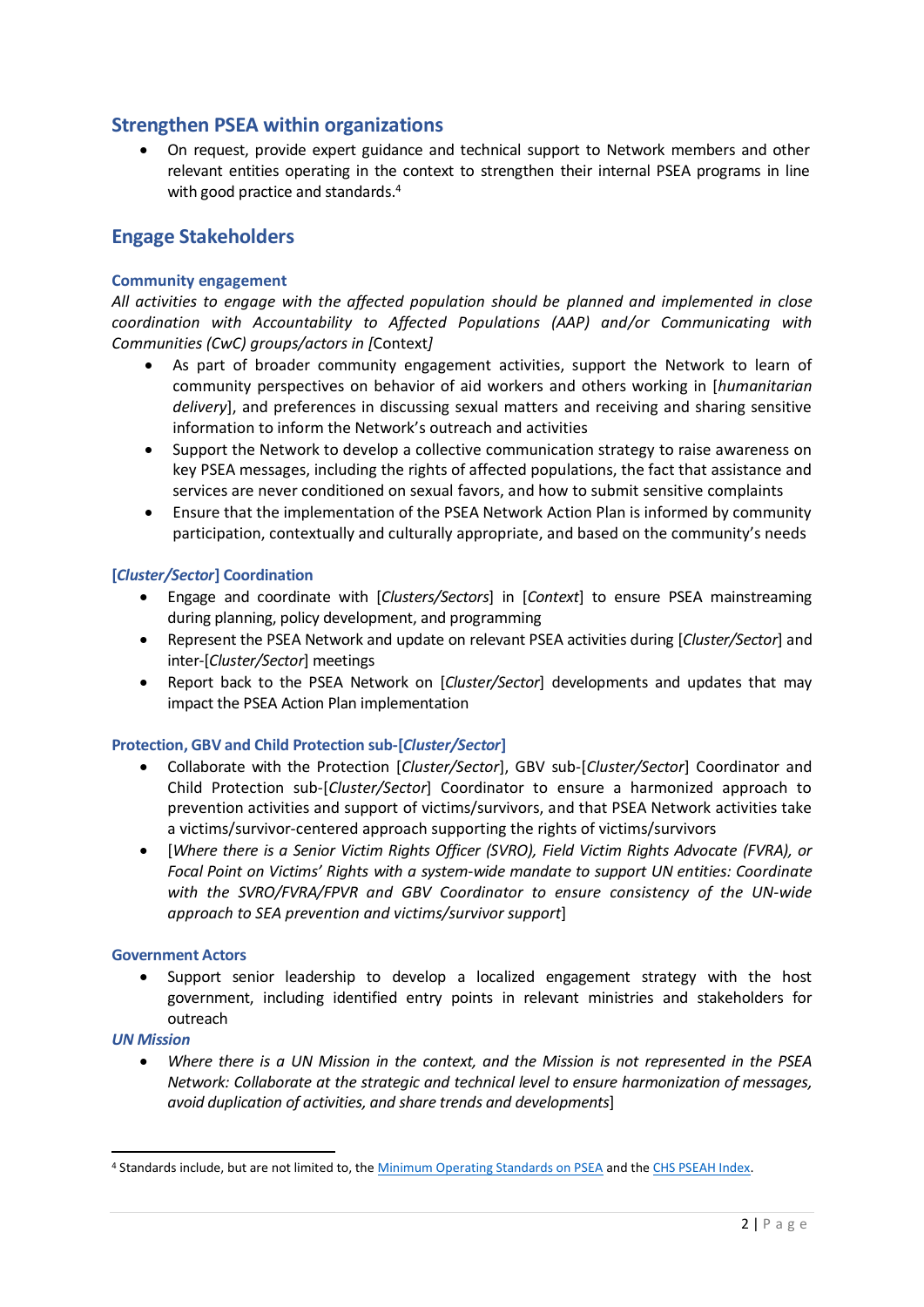## **Establish/Strengthen an Inter-agency Complaints Mechanism**

*The PSEA Coordinator supports the PSEA Network members to establish and maintain an inter-agency community-based complaints mechanism (CBCM) by linking the Complaint and Feedback Mechanisms (CFMs) of Network members through agreed referral pathways, establishing new complaint channels where reporting gaps are identified, and capacity-building all persons that operate complaint channels on the inter-agency referral protocols. The Coordinator will advocate for the above understanding of a joint CBCM within the Network membership and beyond so that participation in the CBCM has the broadest scope possible.*

#### **Ensure Stakeholder Engagement in the Design of the CBCM**

• Assist Network members to consult and engage with all relevant stakeholders during the design of the CBCM in order to ensure support, high-level commitment, sustainability, and community trust and ownership in the CBCM

#### **SOPs on Complaint Referral**

- Support the Network to draft Standard Operating Procedures (SOPs) on inter-agency complaint referral following the *[Global Standard Operating Procedures on Inter-Agency Cooperation in](https://interagencystandingcommittee.org/accountability-affected-populations-including-protection-sexual-exploitation-and-abuse/documents-51)  [CBCMs](https://interagencystandingcommittee.org/accountability-affected-populations-including-protection-sexual-exploitation-and-abuse/documents-51)*, and appropriate for the local context
- Support and advocate with senior leadership to finalize and endorse the [*Context*] SOPs
- Coordinate with Heads of Organizations and [*Cluster/Sector*] leads to ensure the referral pathways are incorporated in PSEA trainings and understood by all actors in [*Context*]

#### **Entry Points for Reporting**

- Work with the PSEA Network, the AAP/CwC Networks, GBV/CP service providers, Protection and other relevant actors to understand community preferences in reporting sensitive allegations
- Support the PSEA and AAP Networks to map existing CFMs in [*Context*] to identify where there are gaps in community access for reporting sensitive complaints
- Based on CFM mapping and community preferences, support Network members to strengthen existing and/or establish new entry points to fill the gaps in reporting access so that there are safe, accessible, and contextually appropriate channels for any member of the community to report complaints of SEA
- Where major gaps exist, in coordination with the PSEA/AAP Networks and on the endorsement of senior leadership, support establishment of a collective channel for complaints (e.g. a call center) with clear protocols on complaint intake and referral in line with the [*Context*] SOPs. [*Where email is an appropriate channel, the Coordinator will oversee a neutral email account to receive and refer complaints*]

#### **Train Staff at Entry Points**

- Support the PSEA Network to hold inter-agency trainings on good practices in SEA complaint intake and referral for PSEA Focal Points, Protection, GBV and Child Protection actors, and all actors staffing CFM channels, so that all actors who may receive SEA complaints know how to recognize SEA and where to send allegations in the joint CBCM
- Support the Network to disseminate contact information of PSEA Focal Points amongst staff and the affected population, so that the entire aid community is aware of and can reach out to the formal reporting mechanism for each Network member

#### **Complaint and Assistance Referral**

• If the Coordinator receives an allegation directly, refer the allegation to the concerned organization, the survivor to available services based on survivor's informed consent, and provide appropriate follow-up after referral, in accordance with the SOPs and best practice.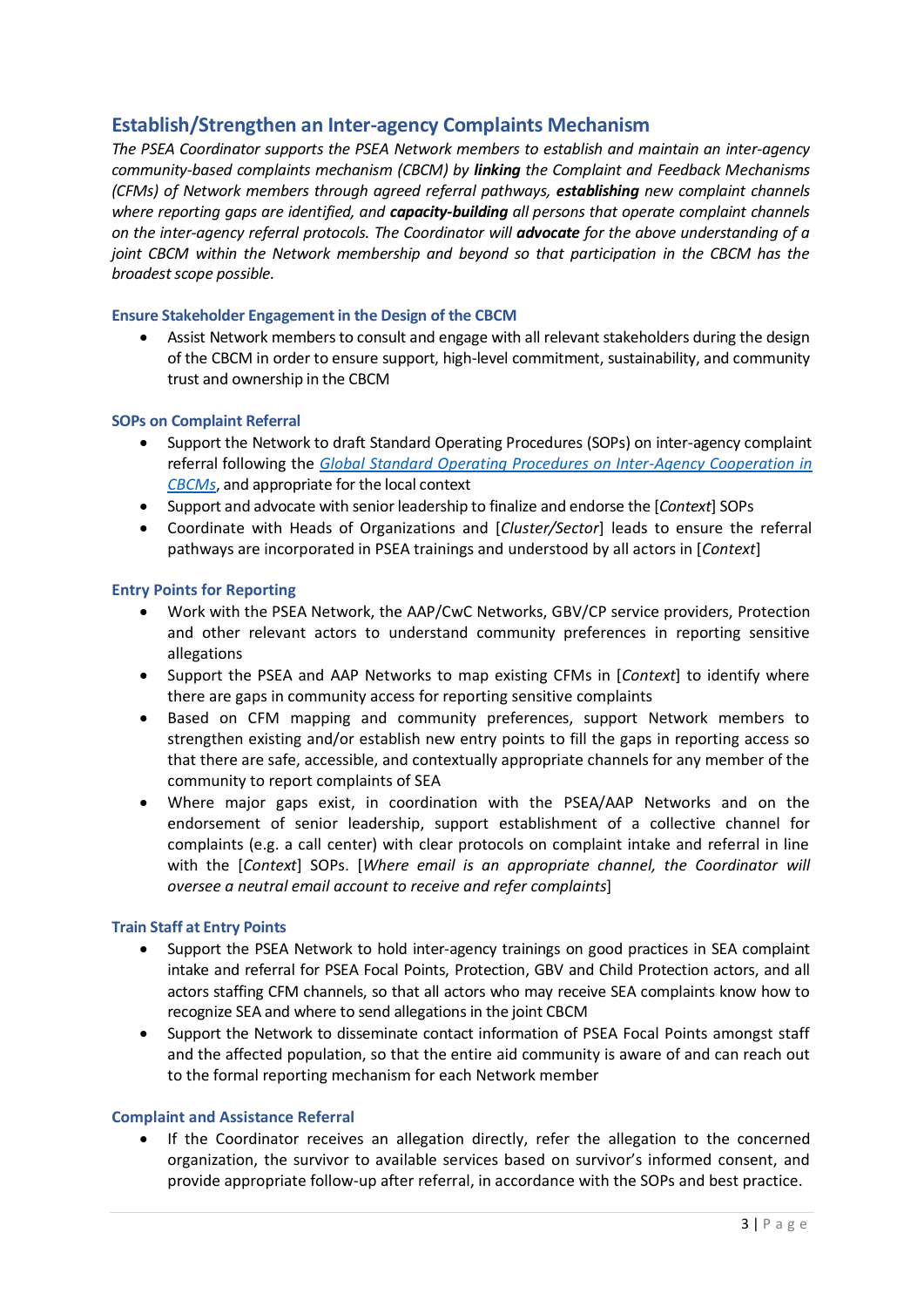#### **Monitoring and Evaluation**

- Keep aggregate, anonymized trends data as submitted by members and other actors incountry in order to capture SEA trends in [*Context*] and support stakeholders to adjust programs
- Coordinate in-country mapping of partners, and agreement on lead agency for PSEA assessment, implementation plan, and capacity development of shared partners

## **Victims'/Survivor-Centered Assistance**

*In coordination with the Protection [*Cluster/Sector*], GBV and Child Protection sub-[*Clusters/Sectors*] [*and SVRO/FVRA/FPVR*]*:

- Mobilize the PSEA Network to assist in a mapping exercise of available services and gaps for health, legal, psychosocial, and material support
- Ensure that the [*Context*] SOPs on complaint referral incorporate Protection, GBV, and CP assistance referral pathways to provide immediate aid for complainants and victims/survivors
- Assist the Network to train assistance service providers on PSEA-specific components in services

## **Accountability, including investigations**

- Disseminate and share good practice standards on victim/survivor-centered investigations with PSEA Network members and external partners
- Provide technical support and coordination to deliver training on PSEA guidelines and protocols for victim/survivor-centered investigations
- Include good practice standards into the PSEA Network practices on ensuring that SEA victims/survivors are informed and/or supported in relation to investigations and accountability processes
- Provide technical support, as needed, for child and gender-sensitive approaches to investigations and the integration of such standards within the PSEA Network membership

## **Promote Information sharing:**

#### **Proactive Outreach to External Partners**

• Proactively reach out to relevant entities that are not participating in the PSEA Network or the joint CBCM to ensure that they are aware of PSEA activities, and to foster linkages and information-sharing on PSEA

#### **Recommendations to Senior Leadership and Support Bodies**

- Regularly report to senior leadership on developments and challenges in PSEA in-country to ensure continued engagement and address gaps in PSEA implementation
- Collect and analyze inputs of PSEA Focal Points and other relevant colleagues, identify recurring issues and trends, and share recommendations with senior leadership with the aim of enhancing strategic and operational decision-making related to PSEA
- Regularly update regional and global bodies to ensure up-to-date understanding of PSEA activities in [*Context*]